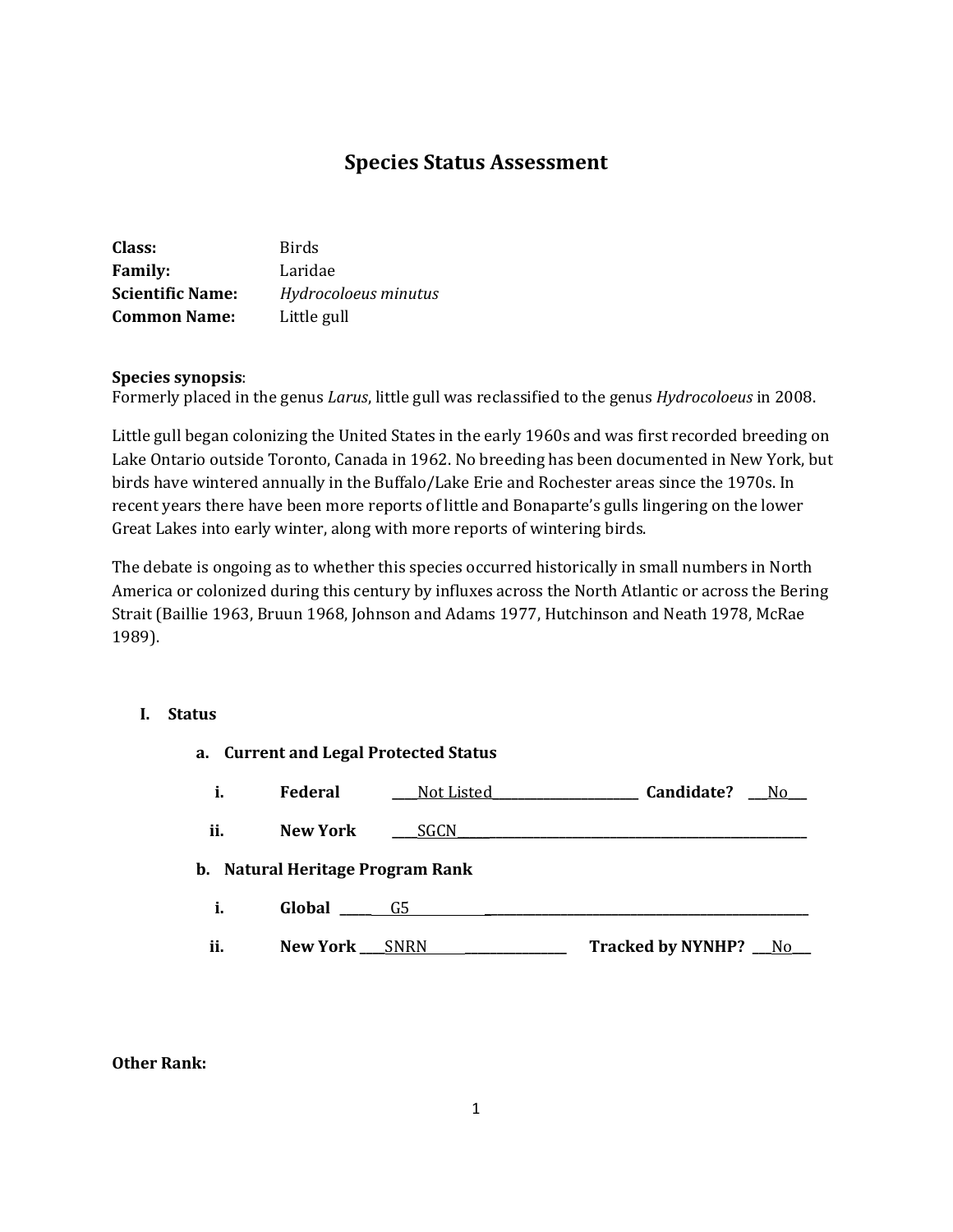IUCN – Least Concern

#### **Status Discussion:**

Little gull is a rare to uncommon visitant on the coast of New York; it is rare to fairly common visitant in western New York.

# **II. Abundance and Distribution Trends**

- **a. North America**
	- **i. Abundance**

**\_\_\_\_\_ declining \_\_**X**\_\_ increasing \_\_\_\_\_stable \_\_\_\_\_unknown**

**ii. Distribution:**

| declining <u>X</u> increasing      | ____stable | unknown |
|------------------------------------|------------|---------|
| Time frame considered: Since 1960s |            |         |

# **b. Regional**

| <i>i.</i> Abundance                                                   |                 |
|-----------------------------------------------------------------------|-----------------|
| <u>___</u> declining <u>X</u> _ increasing  ____ stable  ____ unknown |                 |
| ii. Distribution:                                                     |                 |
| ____ declining <u>X</u> increasing _____ stable ____ unknown          |                 |
|                                                                       |                 |
|                                                                       |                 |
| c. Adjacent States and Provinces                                      |                 |
| Not Present ________<br><b>CONNECTICUT</b>                            | No data _______ |
| <i>i.</i> Abundance                                                   |                 |
|                                                                       |                 |
| ii. Distribution:                                                     |                 |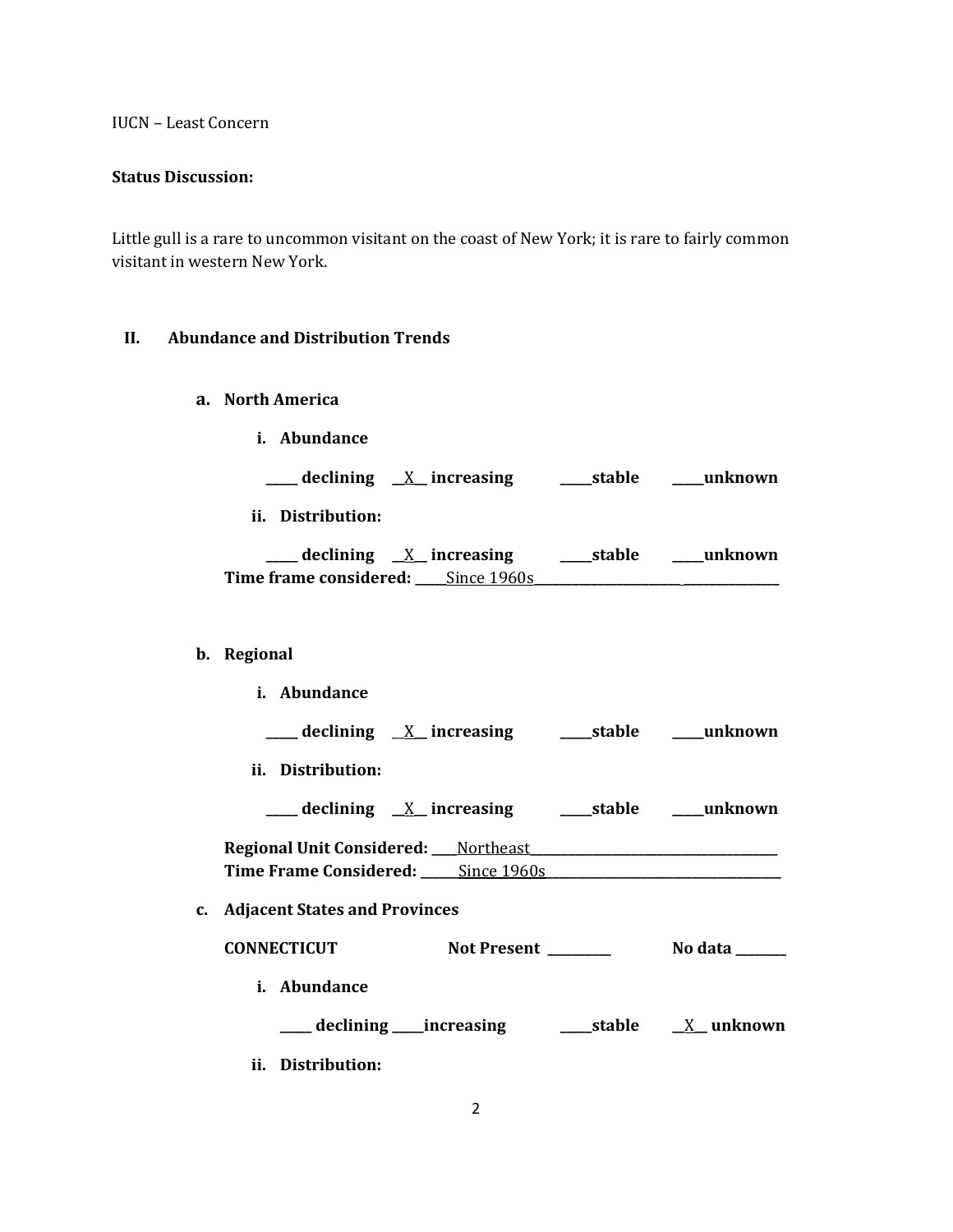| MASSACHUSETTS Not Present _________ No data ______             |                     |                |
|----------------------------------------------------------------|---------------------|----------------|
| i. Abundance                                                   |                     |                |
| ___ declining <u>X</u> _increasing  ____stable  ____unknown    |                     |                |
| ii. Distribution:                                              |                     |                |
|                                                                |                     |                |
|                                                                |                     |                |
|                                                                |                     |                |
| <b>NEW JERSEY</b>                                              |                     |                |
| i. Abundance                                                   |                     |                |
| ___ declining ____increasing ______stable ___ X__unknown       |                     |                |
| ii. Distribution:                                              |                     |                |
|                                                                |                     |                |
|                                                                |                     |                |
| <b>ONTARIO</b>                                                 | Not Present _______ | No data ______ |
| i. Abundance                                                   |                     |                |
|                                                                |                     |                |
|                                                                |                     |                |
| ii. Distribution:                                              |                     |                |
| <u>X</u> declining ____increasing ______stable ____unknown     |                     |                |
| Time frame considered: 1981-85 to 2001-05 (breeding pop. only) |                     |                |
|                                                                |                     |                |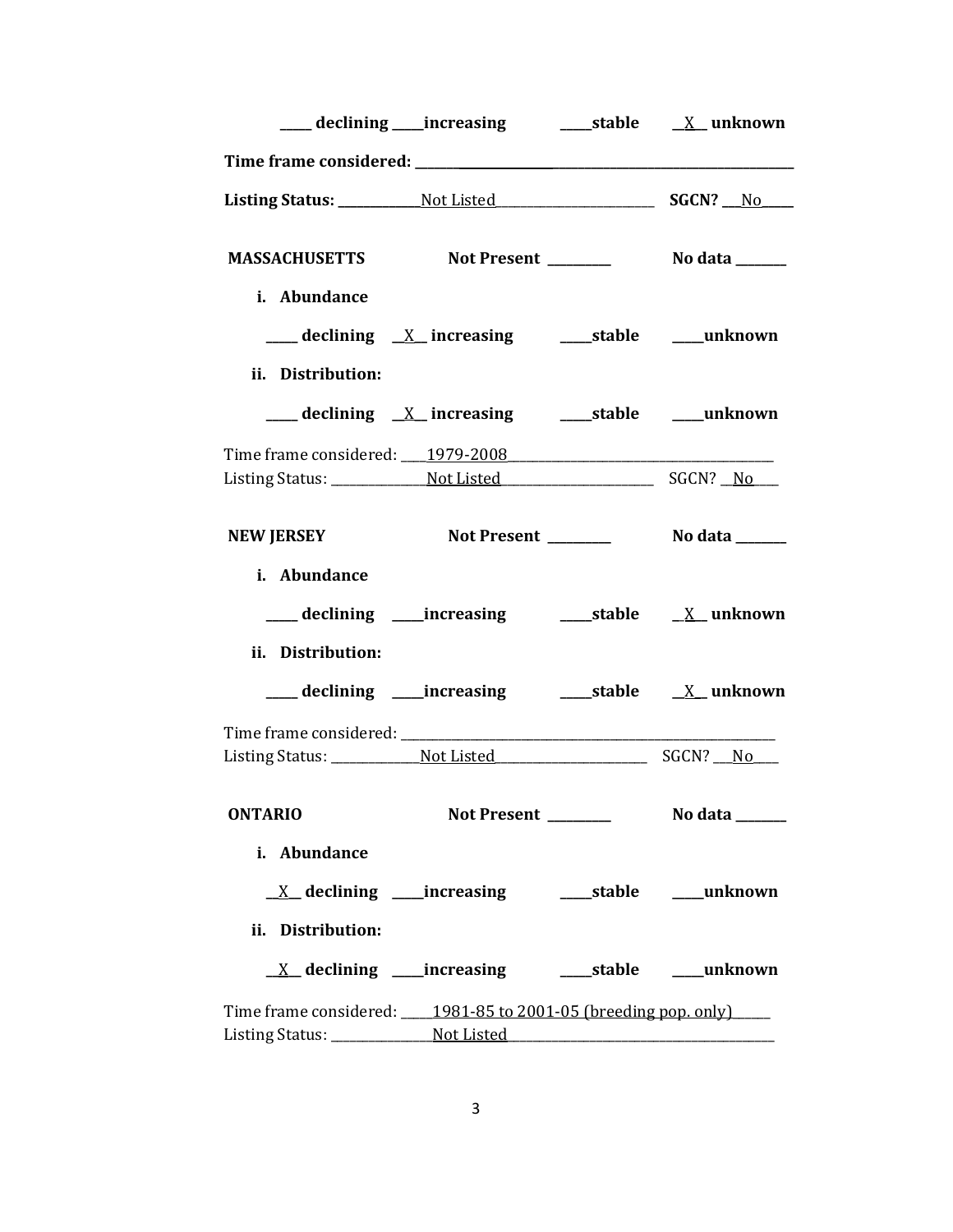| <b>PENNSYLVANIA</b>                      |                                                                                  |                          |          |
|------------------------------------------|----------------------------------------------------------------------------------|--------------------------|----------|
| i. Abundance<br>ii. Distribution:        |                                                                                  |                          |          |
|                                          |                                                                                  |                          |          |
|                                          |                                                                                  |                          |          |
| <b>QUEBEC</b>                            |                                                                                  |                          |          |
| i. Abundance<br>ii. Distribution:        | $\underline{X}$ declining ____increasing _______stable _____unknown              |                          |          |
|                                          |                                                                                  |                          |          |
|                                          |                                                                                  |                          |          |
| <b>VERMONT</b><br>i. Abundance           |                                                                                  |                          |          |
|                                          | ___ declining ____increasing _____________stable _______________________________ |                          |          |
| ii. Distribution:                        |                                                                                  |                          |          |
|                                          |                                                                                  |                          |          |
| Listing Status: _____________ Not Listed |                                                                                  | $\overline{\phantom{a}}$ | SGCN? No |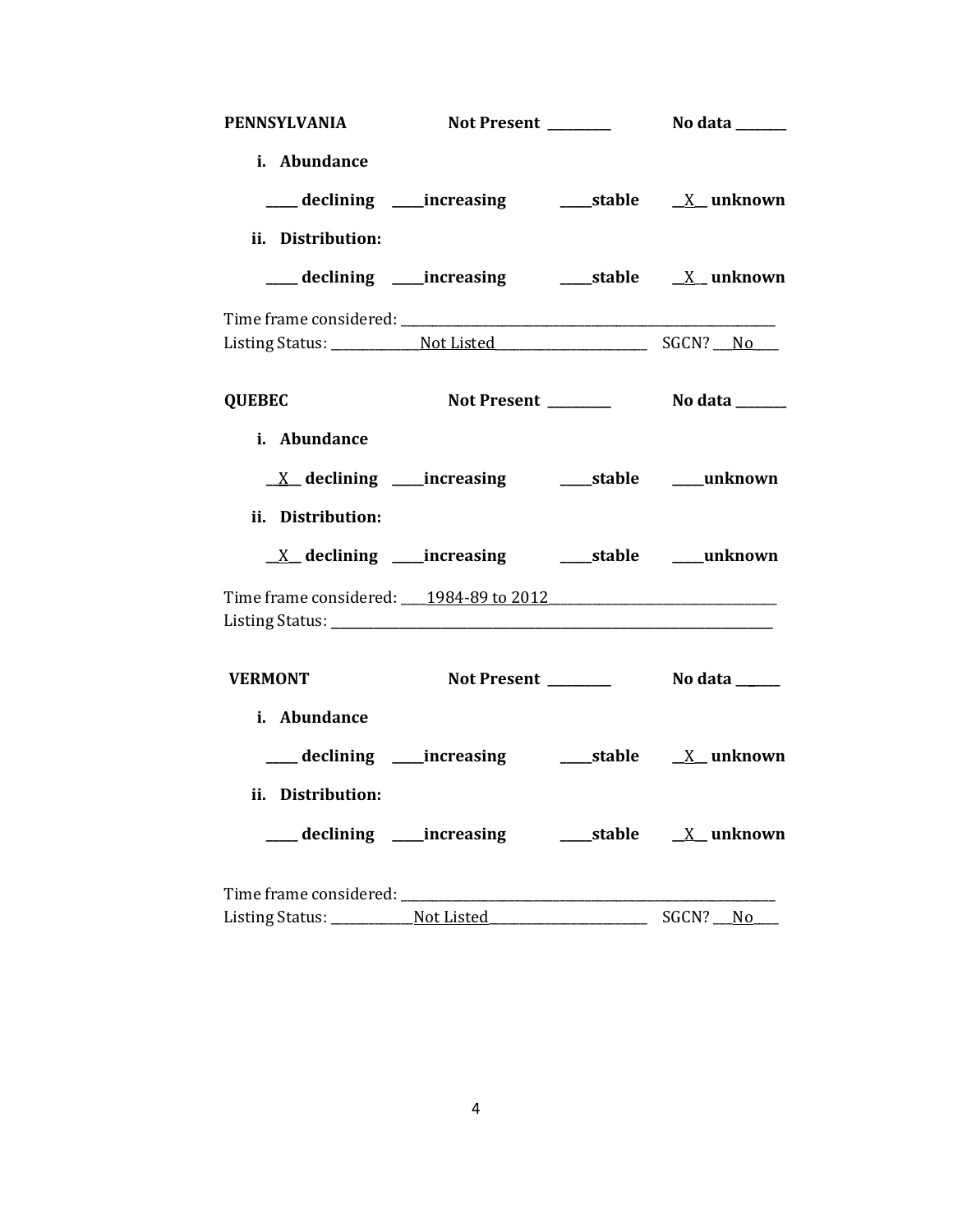| d. NEW YORK                                                 | No data |
|-------------------------------------------------------------|---------|
| i. Abundance                                                |         |
| ___ declining <u>X</u> increasing ___ stable ___ unknown    |         |
| ii. Distribution:                                           |         |
| ___ declining <u>X</u> _increasing ____ stable ____ unknown |         |
| Time frame considered: Time frame considered:               |         |

# **Monitoring in New York.**

None

### **Trends Discussion:**

The number of wintering individuals reported in Ontario has been increasing steadily, particularly since the late 1960s (Ewins and Weseloh 1999); a fourfold increase was reported 1965–1969 to 1970–1974 (Weseloh 1994). At Niagara Falls, Ontario, there was a significant increase in the number of little gulls reported/party-hour on Christmas Bird Counts from 1966–1996. Since recorded reproductive output is very low in North America, it is presumed that these increases reflect either differing breeding output from as-yet unknown breeding concentrations in North America, or continued immigration from Palearctic or Siberia. The latter is supported by the 1996 return of Swedish-banded chick in Pennsylvania in its first summer [M. Gustafson pers. comm. in Ewins and Weseloh (1999)]. The second Ontario Breeding Bird Atlas reported a decline in breeding little gulls from 1981-85 to 2001-05 (Cadman et al. 2007).



**Figure 1**. Distribution of little gull in North America (Birds of North America Online).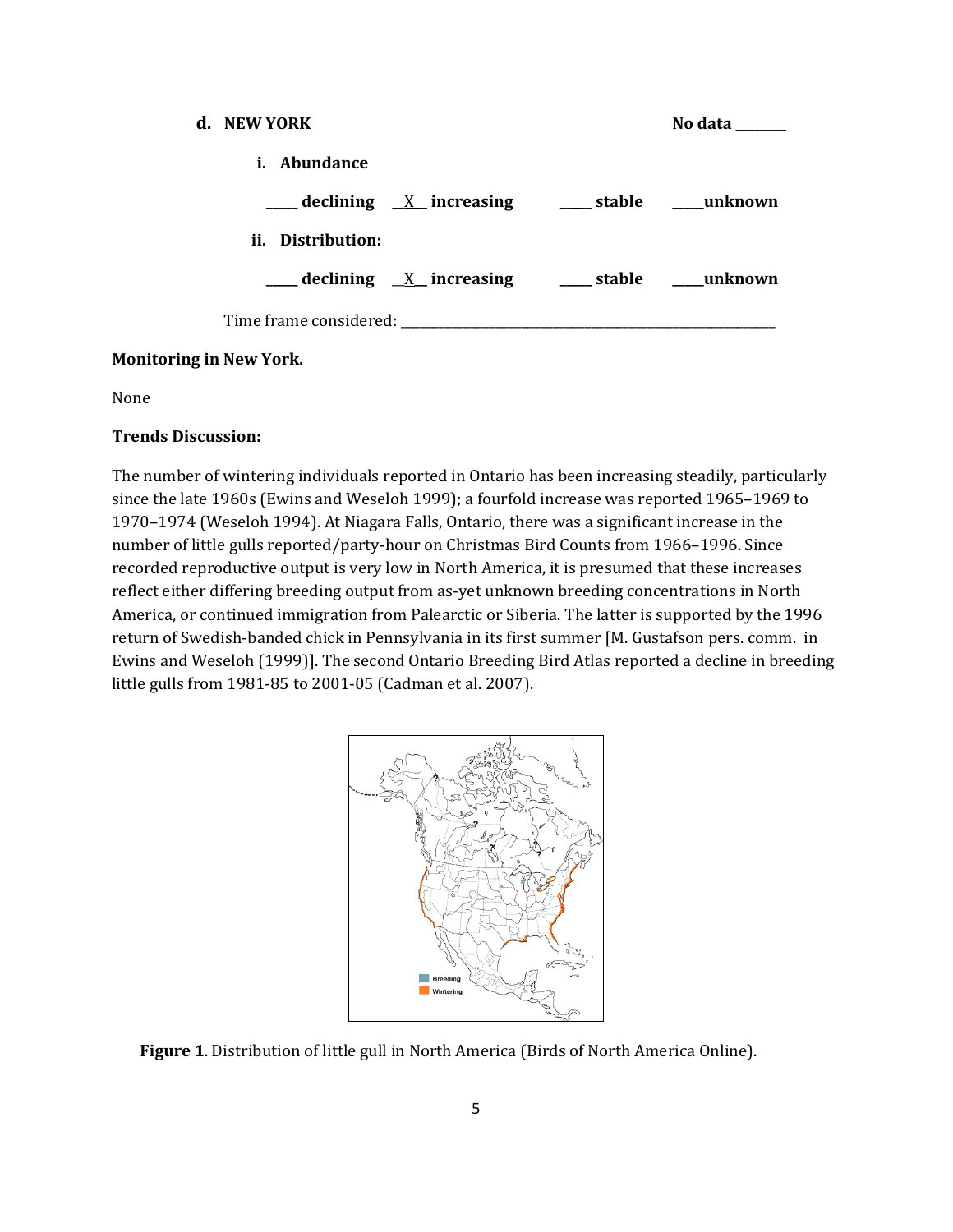#### **III. New York Rarity, if known:**

| Historic      | # of Animals | # of Locations | % of State |
|---------------|--------------|----------------|------------|
| prior to 1970 |              |                |            |
| prior to 1980 |              |                |            |
| prior to 1990 |              |                |            |

#### **Details of historic occurrence:**

Though little gull may appear on any large body of water, it is reliably encountered at three locations: Buffalo/Niagara Falls area, Rochester area, and along the coast, especially New York Harbor.

Large numbers of little gull were reported in western New York during the late 1970s and early 1980s occurred during a time when the species was expanding its Canadian range eastward: 78 individuals were reported at Durant-Eastman Park in Rochester (Monroe County) in November 1981; 61 birds were reported at Irondequoit Bay (Monroe County) in December 1979 (see DiCostanzo 1998).

| Current | # of Animals | # of Locations | % of State |
|---------|--------------|----------------|------------|
|         |              |                |            |

#### **Details of current occurrence:**

A new high count was reported in March 1999 when 85 little gulls were observed at the mouth of the Niagara River (Bellerby 1999). The subsequent years produced more typical numbers, a few to a dozen birds per sighting.

### **New York's Contribution to Species North American Range:**

**Distribution** (percent of NY where species occurs) **Abundance** (within NY distribution)

 $X$  0-5%  $\qquad \qquad$  abundant 6-10% \_\_\_ common 11-25% \_\_\_\_ fairly common \_\_\_\_ 26-50% \_\_\_ uncommon  $>50\%$  X rare

# **NY's Contribution to North American range**

 $X = 0.5\%$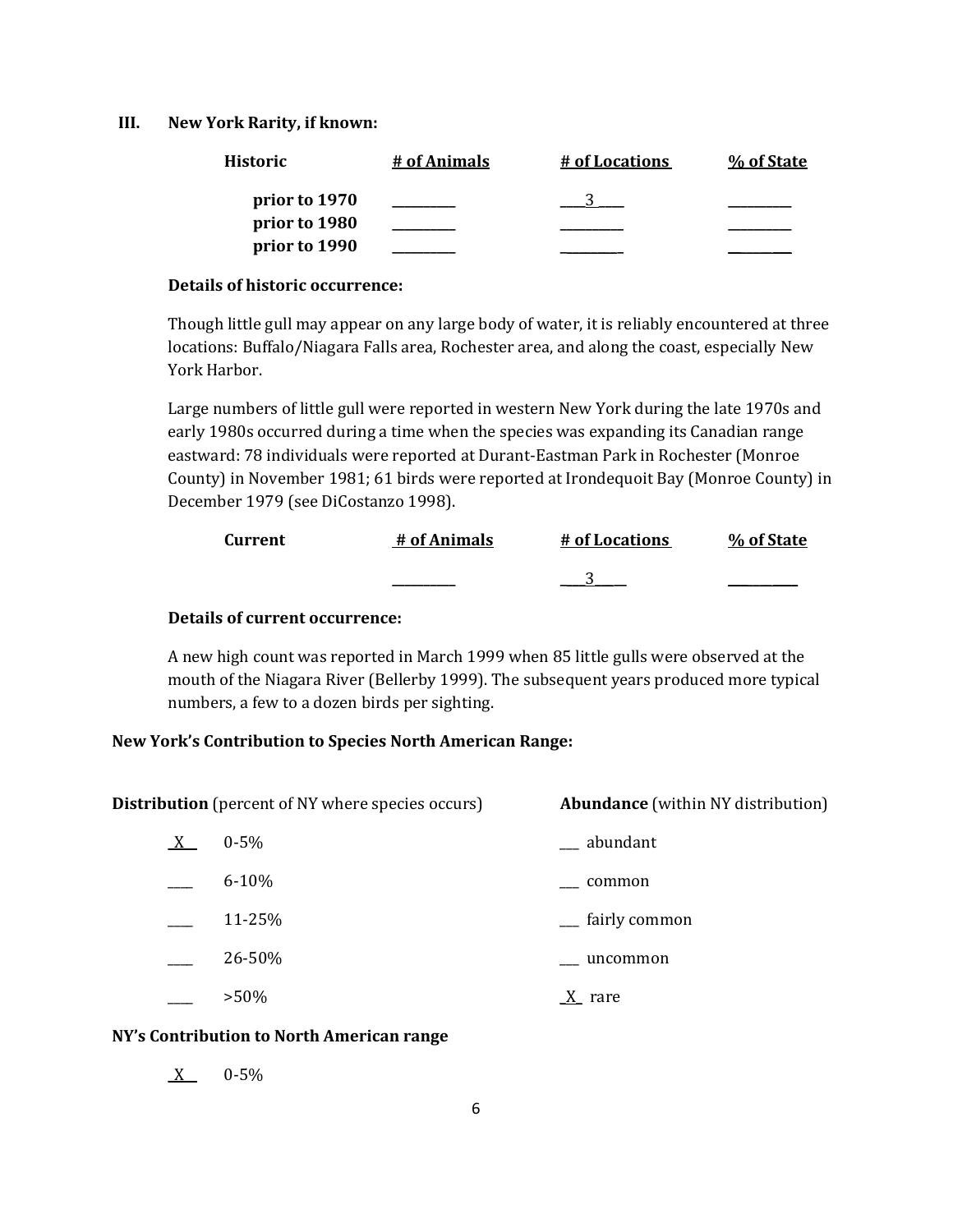- \_\_\_\_ 6-10%
- $\frac{11-25}{6}$
- \_\_\_\_ 26-50%
- \_\_\_\_ >50%

# **Classification of New York Range**

**\_\_\_\_\_ Core**

\_\_X\_\_\_ **Peripheral**

**\_\_\_\_\_ Disjunct**

**Distance to core population:**

**\_\_\_\_\_ >50%**

### **IV. Primary Habitat or Community Type:**

- 1. Marine, Intertidal, Benthic Geomorphology, Tidal Flat
- 2. Marine Intertidal Gravel/Sand Beach
- 3. Large/Great River
- 4. Estuarine, Freshwater Intertidal, Tidal Wetland
- 5. Estuarine, Brackish Intertidal, Tidal Wetland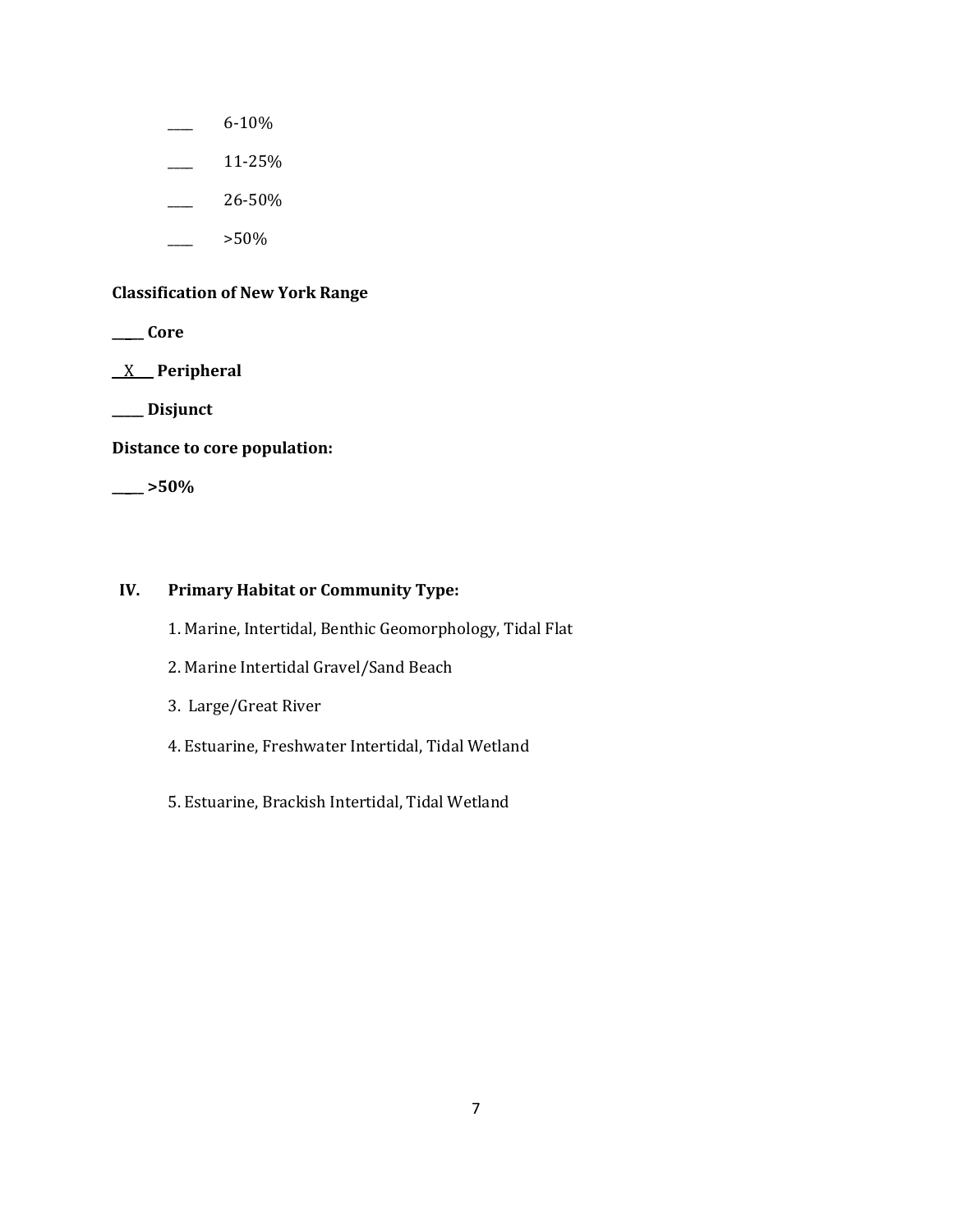# **Habitat or Community Type Trend in New York:**

| <b>Declining</b>                               | $X$ Stable | <b>Increasing</b> |      | Unknown |
|------------------------------------------------|------------|-------------------|------|---------|
| Time frame of decline/increase: ______________ |            |                   |      |         |
| <b>Habitat Specialist?</b>                     |            | <b>Yes</b>        | X No |         |
| <b>Indicator Species?</b>                      |            | <b>Yes</b>        |      | N0      |

### **Habitat Discussion:**

During migration, little gull is noted most often on larger lakes and rivers, and along marine coasts. Regularly associates with Bonaparte's Gulls on roosting areas, and at productive feeding sites in areas of water turbulence, and at sewage outfalls, upwellings and at mouths of rivers. Daytime roosts (loafing areas) noted on beaches, mudflats, lawns, and airports, often with other gulls (Green 1974, Steeves et al. 1989, Davis 1995a, 1995b).

Most breeding records are from shallow, freshwater wetland complexes, but brackish marshes used along Hudson Bay and James Bay lowlands (McRae 1984, Carpentier 1986, Wilson and McRae 1993).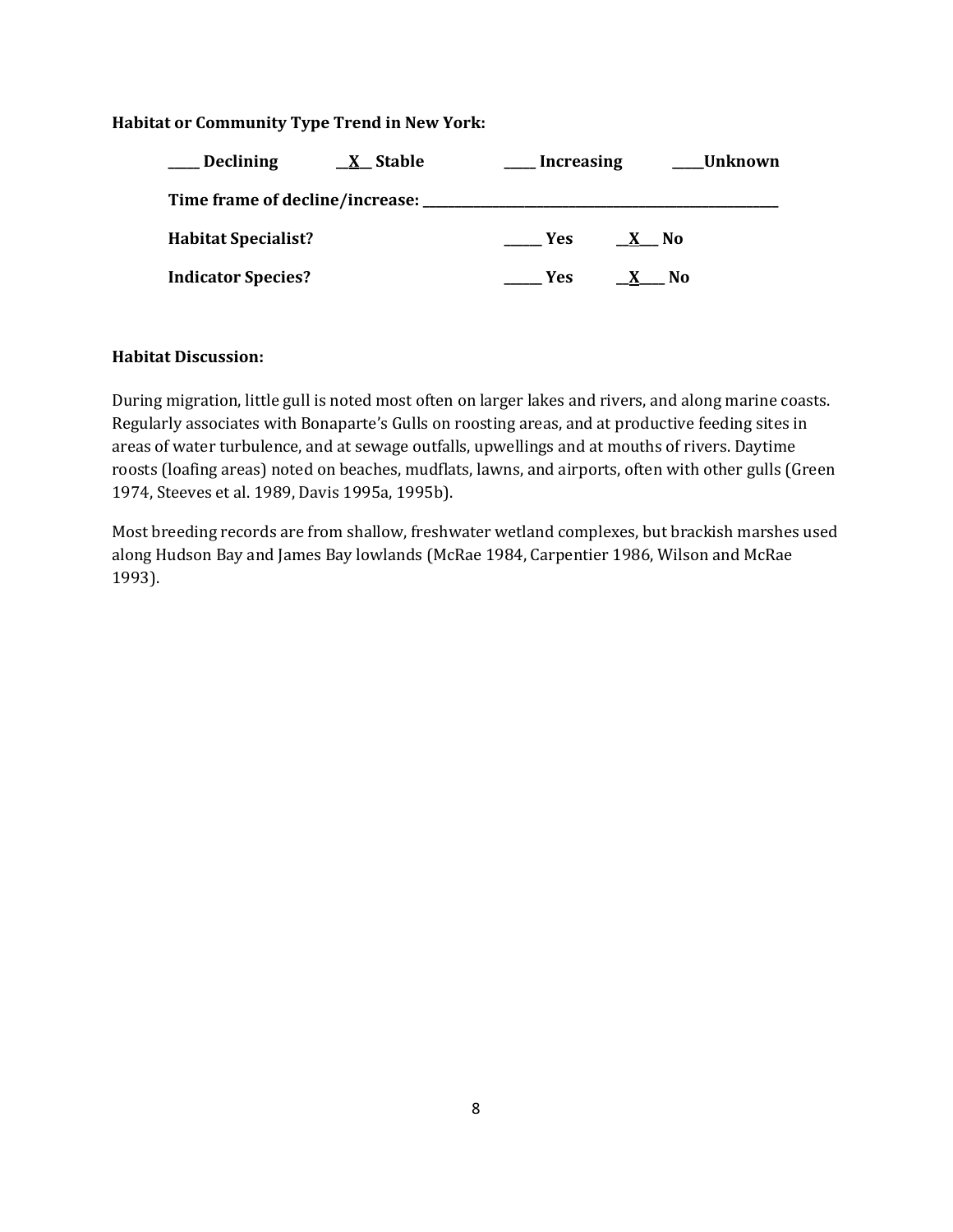- **V. New York Species Demographics and Life History**
	- **\_\_\_\_\_ Breeder in New York**
		- **\_\_\_\_\_ Summer Resident**
		- **\_\_\_\_\_ Winter Resident**
		- **\_\_\_\_\_ Anadromous**

#### **\_\_**X**\_\_ Non-breeder in New York**

- **\_\_\_\_\_ Summer Resident**
- **\_\_X\_\_ Winter Resident**
- **\_\_\_\_\_ Catadromous**
- **\_\_\_\_\_ Migratory only**
- **\_\_\_\_\_Unknown**

### **Species Demographics and Life History Discussion:**

In the Palearctic, where most breeding occurs, first breeding is usually at 2–3 years (Berg 1937), but occasionally first-year birds form loose pair bonds, and very rarely breed (Cramp and Simmons 1983, Veit and Petersen 1993). Hatching success is low in Ontario nestings, and most recorded North American breeding attempts have failed. Mobility of young and difficult access to many breeding areas has prevented collection of good breeding data. Most studies record low productivity, 0–0.2 young fledged/pair or occupied nest (Ewins and Weseloh 1999). No information is available on life span for North America, but the oldest banded bird in the Palearctic was 5 years, 10 months (Cramp and Simmons 1983).

Few cases in which mortality causes identified for fully grown birds in North America, other than collection for museum specimens. Breeding failures in North America attributed to predation by muskrat, long-tail weasel, northern water snake, Franklin's and ring-billed gulls. Protracted human disturbance of nesting areas likely increases risk of nest predation from other *Laridae* (Scharf et al. 1979, Schadweiler 1986). There have been very few marked individuals in North America, so the degree of site fidelity is unknown. Most breeding sites are occupied for <2–3 successive years, so there is little evidence for traditional use of same sites.

Initial dispersal from North American nesting areas is poorly understood, but adults from failed nests often move away from breeding marshes within 3–4 weeks of failure (Scott 1963, Tozer and Richards 1974). Sharp increases in sightings of adults and first-year birds well away from breeding sites by July and August (often accompanying concentrations of Bonaparte's Gulls) indicates relatively rapid movement after breeding (Weseloh 1994). There is no information on home range.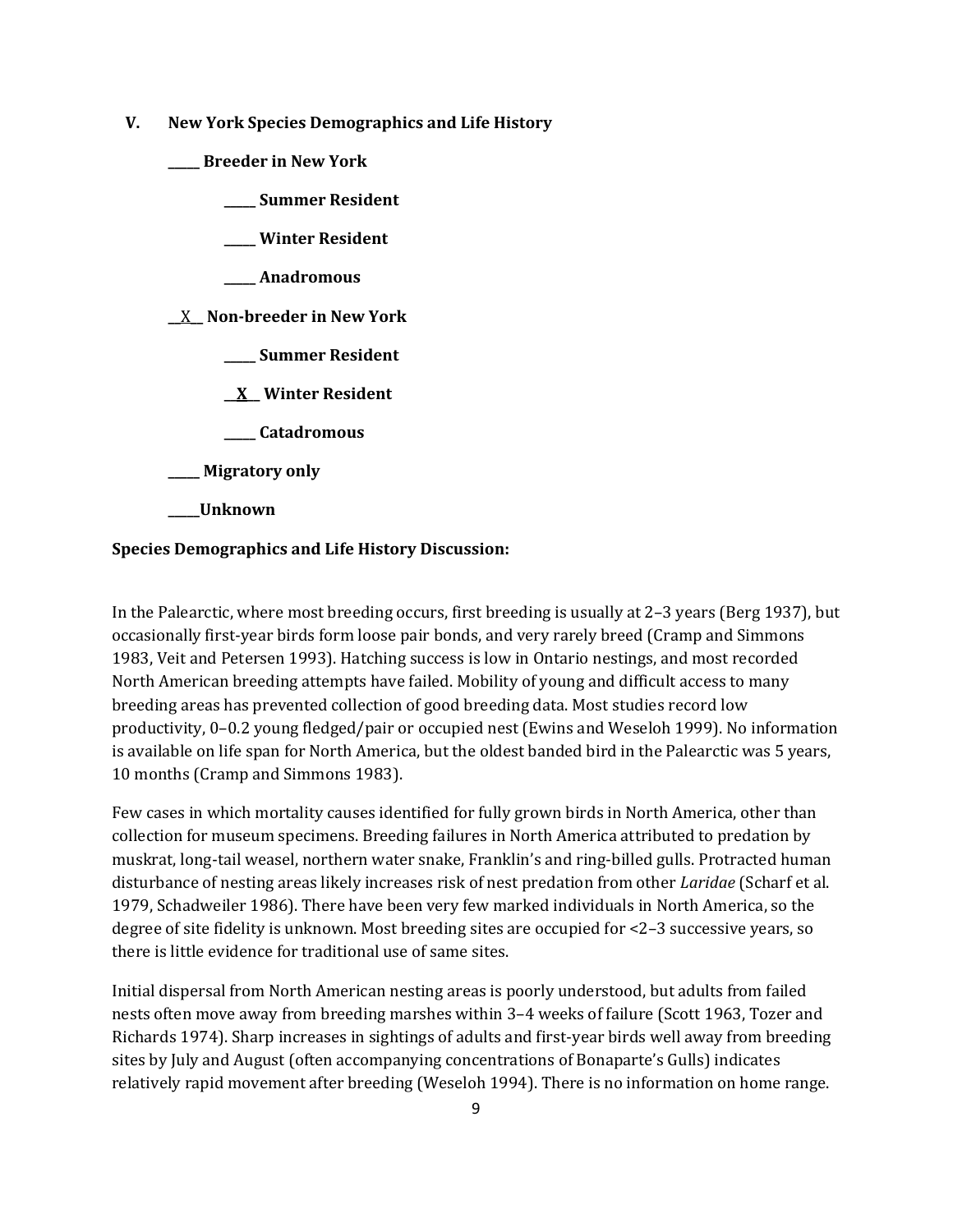Fidelity to wintering sites is poorly known, but concentrations are regular at certain Great Lakes (Niagara River) and Atlantic Coast sites, and single birds have returned over successive years to winter at the same inland sites in California (Roberson 1980, Langham 1991).

# **VI. Threats:**

Regulation of water in wetlands (for waterfowl management, recreational boating, or irrigation) has likely been a major cause of nest flooding and failure. Contaminants may have been a factor for this species as it appears to have experienced DDT-induced eggshell thinning. There is likely risk of predation of nests and small young by other colonial nesting gulls. Other known threats to wintering birds are loss of habitat to coastal and offshore developments, diseases, entanglement in fishing gear, exposure to oil spills and other environmental contaminants, and habitat loss due to rising sea levels.

# **Are there regulatory mechanisms that protect the species or its habitat in New York?**

**\_\_\_\_\_\_ No \_\_\_\_\_ Unknown \_\_**X**\_\_\_ Yes** 

Little gull is protected by the Migratory Bird Treaty Act.

# **Describe knowledge of management/conservation actions that are needed for recovery/conservation, or to eliminate, minimize, or compensate for the identified threats:**

Little work has yet been conducted in North America. In breeding areas, control of water levels, power boating and human disturbance during the breeding season, as well as provision of artificial nesting rafts (as per marsh-nesting terns), would likely improve breeding success in some areas.

Conservation actions following IUCN taxonomy are categorized in the table below.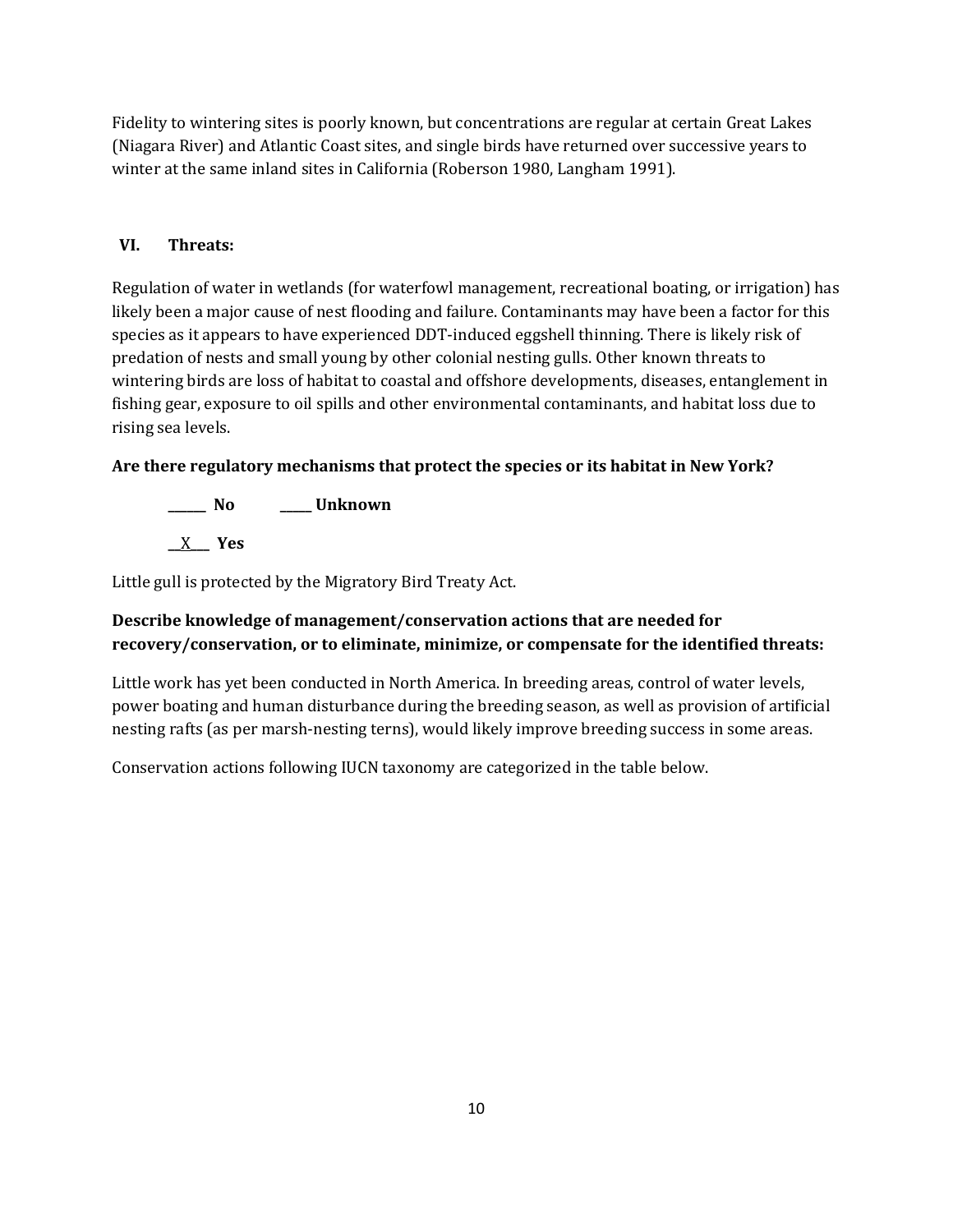| <b>Conservation Actions</b>       |                                                                             |  |
|-----------------------------------|-----------------------------------------------------------------------------|--|
| <b>Action Category</b>            | Action                                                                      |  |
| Land/Water Protection             | Site/Area Protection                                                        |  |
| Land/Water Protection             | Resource/Habitat Protection                                                 |  |
| Land/Water Management             | Site/Area Management                                                        |  |
| Land/Water Management             | Habitat and Natural Process Restoration (pollution<br>control)              |  |
| Law/Policy Actions                | Policy/Regulation Changes (hunting regulations,<br>ocean dumping practices) |  |
| <b>External Capacity Building</b> | Alliance & Partnership Development                                          |  |

The Comprehensive Wildlife Conservation Strategy (NYSDEC 2005) includes recommendations for the following actions for wintering water birds, which includes little gull.

#### **Habitat Management:**

\_\_\_\_ Protect important waterfowl/water bird foraging areas from long-term destruction or development, excessive human disturbance, oil spills, environmental contaminants, and other potential impacts, through environmental permit reviews, etc.

### **Habitat Research:**

- \_\_\_\_ Characterize and map important foraging areas (submerged aquatic vegetation, mussel beds) for waterfowl/water birds wintering on Long Island.
- Document habitats used by northern pintails during spring migration and staging in the St. Lawrence Valley and Lake Plains regions of New York.

### **Life History Research:**

- Determine contaminant levels (mercury, other metals, PCBs, other organochlorines) in samples above waterfowl/water birds wintering in New York to assess potential impacts on reproduction and survival. Obtain samples as opportunities arise.
- \_\_\_\_ Document and estimate annual mortality of waterfowl/water birds in New York associated with Type E botulism and other major mortality factors, as opportunities arise.

### **Modify Regulation:**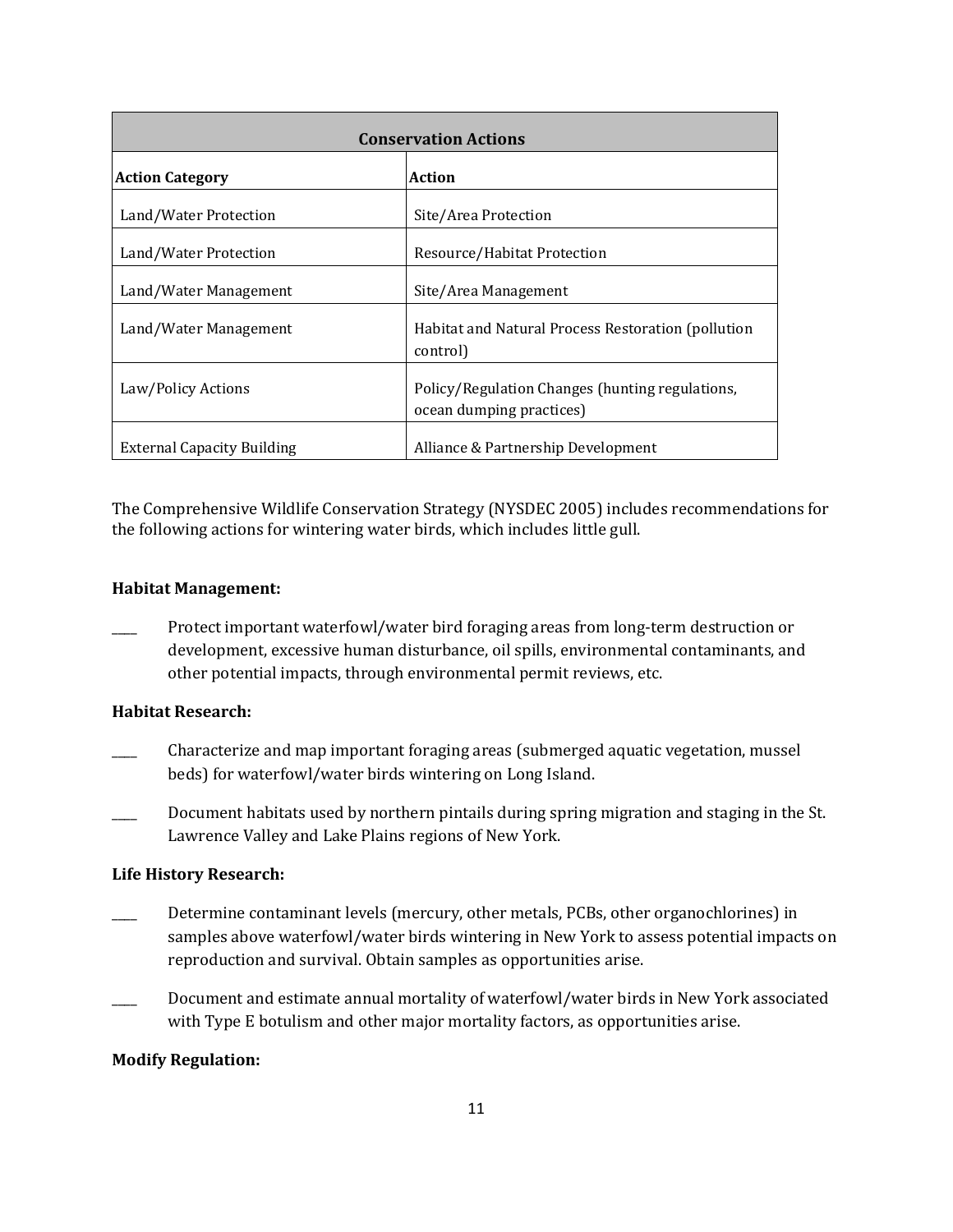- Establish hunting regulations that will ensure long-term conservation of waterfowl populations migrating through or wintering in New York.
- Reduce or modify ocean dumping and disposal practices that may damage important water bird habitats or result in debris (ex- lead, plastics) that can cause waterbird mortality.

### **Other Action:**

Because most of the species in this group are non-breeding visitors to the eastern U.S., NY should provide technical, financial, or political support as needed, to further international waterfowl/water bird conservation efforts.

#### **Regional Management Plan:**

Work with regional marine resource managers to identify common interests and potential conflicts (ex- commercial fishing/shell fishing techniques, aquaculture development, entanglement, oil spill response plans) with needs of wintering water birds. More intensive studies are needed of interactions between commercial fisheries and seabirds.

#### **Statewide Baseline Survey:**

\_\_\_\_ Cooperate in development and conduct of baseline surveys or monitoring programs to determine population status of wintering waterfowl/water bird species in New York and/or eastern North America, at 10-year (or more frequent) intervals.

### **VII. References**

Baillie, J. L. 1963. Three bird immigrants from the Old World. Trans. R. Can. Inst. 34:95-105.

Bellerby, G. 1999. "Noteworthy records." The Prothonotary 65(4):47.

Bruun, B. 1968. Migration of Little Gull (*Larus minutus*) in the North Atlantic region. Danskorn. Foren. Tidsskr. 62:126-136.

Cadman, M.D., D.A. Sutherland, G.G. Beck, D. Lepage, and A.R. Couturier (eds.). 2007. Atlas of the Breeding Birds of Ontario, 2001-2005. Bird Studies Canada, Environment Canada, Ontario Ornithologists, Ontario Ministry of Natural Resources, and Ontario Nature, Toronto.

Carpentier, A. G. 1986. Little Gull nesting on the James Bay lowlands, Ontario. Ont. Birds 4:112-113.

Cramp, S. and K. E. L. Simmons. 1983. The birds of the Western Palearctic, Vol. 3: Waders to gulls. Oxford Univ. Press, Oxford.

Davis, R. 1995a. Briefs for the file. Chat 59:28-39.

Davis, R. 1995b. Briefs for the file. Chat 59:71-83.